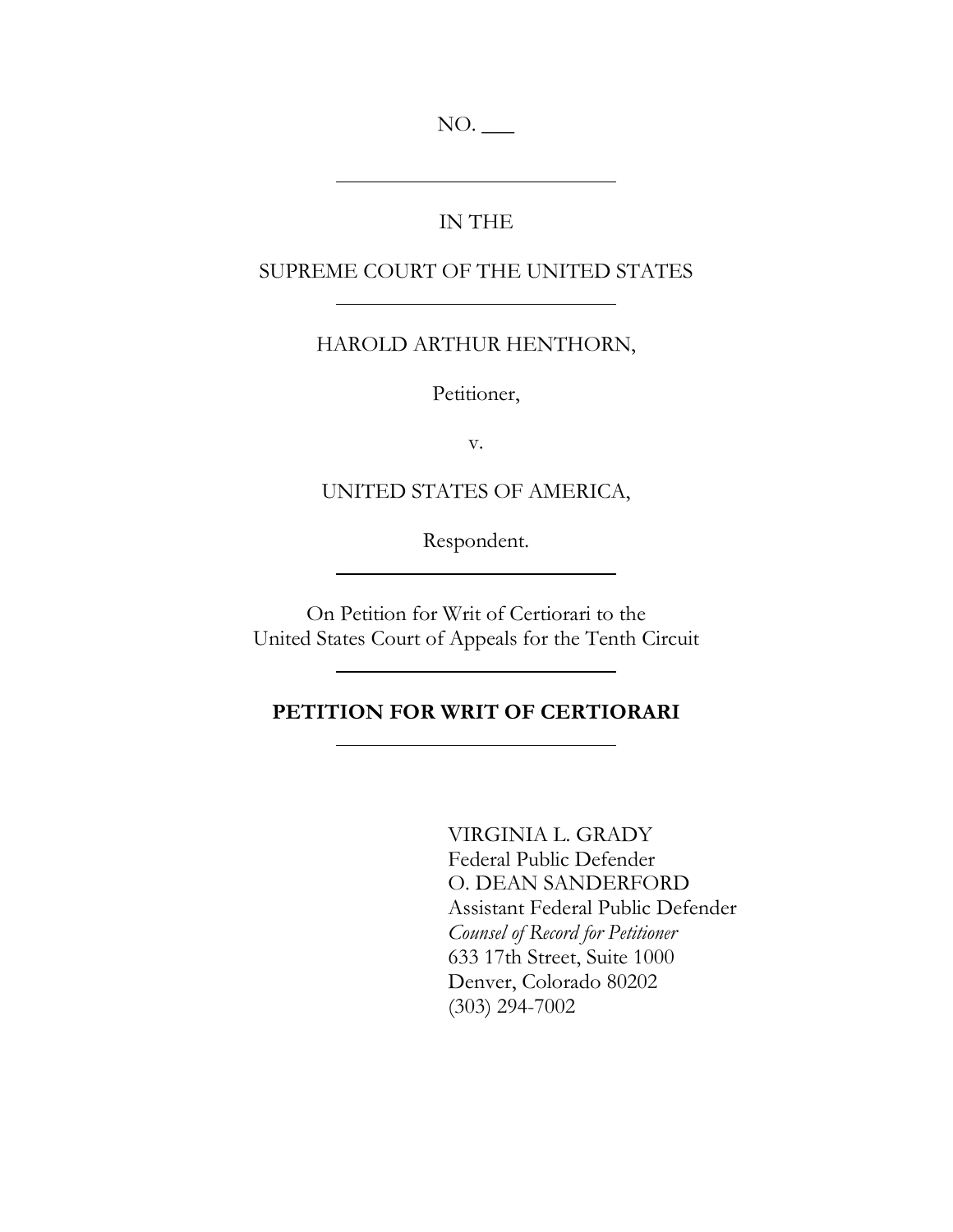## **QUESTION PRESENTED**

<span id="page-1-0"></span>Whether the doctrine of chances, which purportedly differs from character evidence because it is based on the objective improbability that similalr incidents coincidentally repeat themselves, can logically support the inference that all of the incidents were the product of design.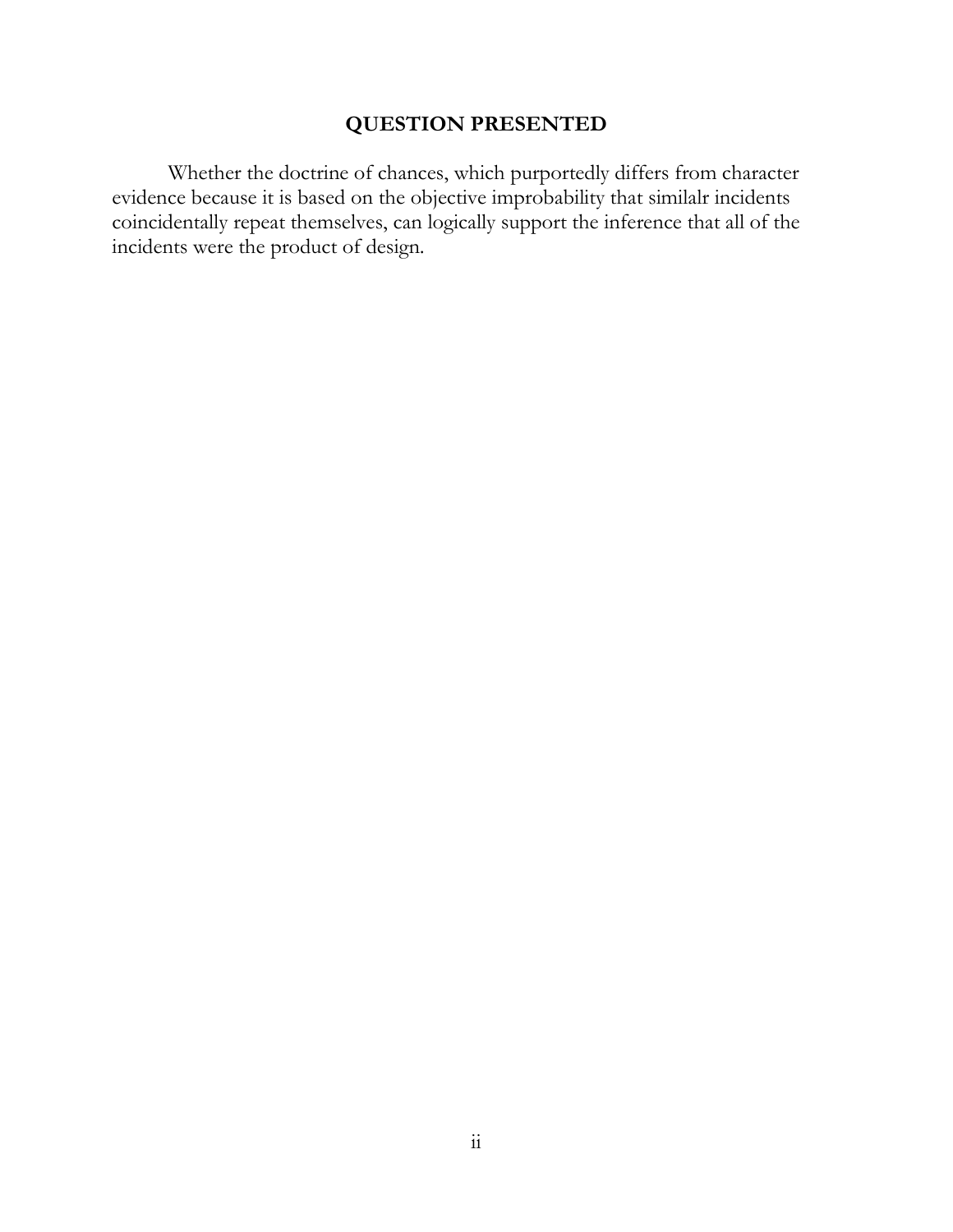# **TABLE OF CONTENTS**

## <span id="page-2-0"></span>**Page**

| I.  | The Government's Circumstantial Case that Mr. Henthorn                                                                                                                |
|-----|-----------------------------------------------------------------------------------------------------------------------------------------------------------------------|
| II. | The District Court's Ruling Allowing the Government to<br>Introduce, Under the Doctrine of Chances, Evidence<br>Concerning the Death of Mr. Henthorn's First Wife and |
|     |                                                                                                                                                                       |
|     |                                                                                                                                                                       |
|     |                                                                                                                                                                       |
|     | The Court Should Grant Certiorari to Clarify the Proper Scope and                                                                                                     |
|     |                                                                                                                                                                       |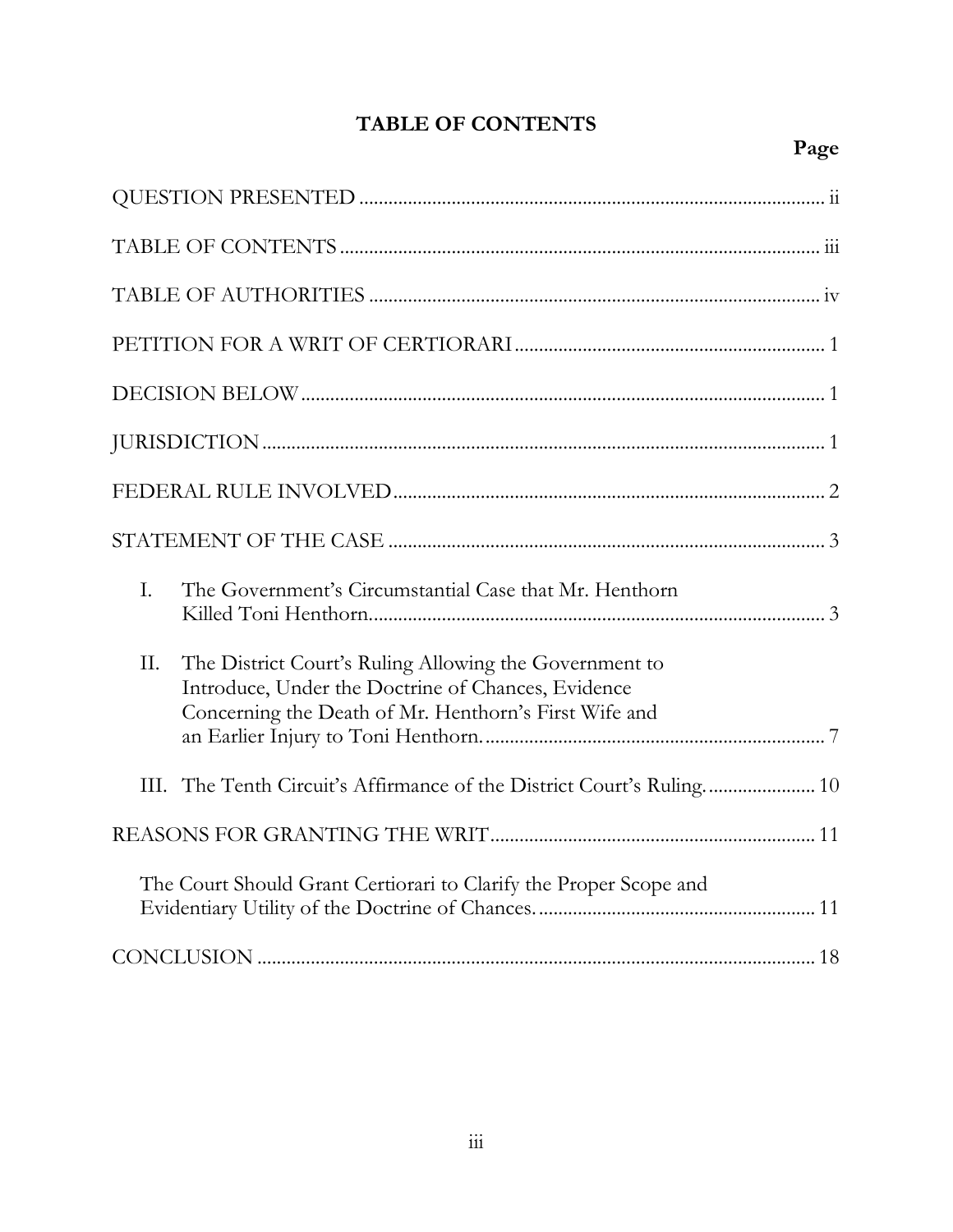## **TABLE OF AUTHORITIES**

## **Cases**

<span id="page-3-0"></span>

| Huddleston v. United States,  |  |
|-------------------------------|--|
| United States v. Cherry,      |  |
| United States v. York,        |  |
| Westfield Ins. Co. v. Harris, |  |

## **Statutes**

| 28 U. |  |
|-------|--|
|-------|--|

## **Rules**

## **Other Authorities**

| Andrew J. Morris, Federal Rule of Evidence 404(b): The Fictitious Ban on<br>Character Reasoning From Other Crimes Evidence, 17 Rev. Litig. 181            |     |
|-----------------------------------------------------------------------------------------------------------------------------------------------------------|-----|
|                                                                                                                                                           | .14 |
| Edward J. Imwinkelried, An Evidentiary Paradox, 40 U. Rich. L. Rev.                                                                                       |     |
| Edward J. Imwinkelried, An Evidentiary Paradox: Defending the Character<br>Evidence Prohibition by Upholding a Non-character Theory of Logical Relevance, |     |
|                                                                                                                                                           |     |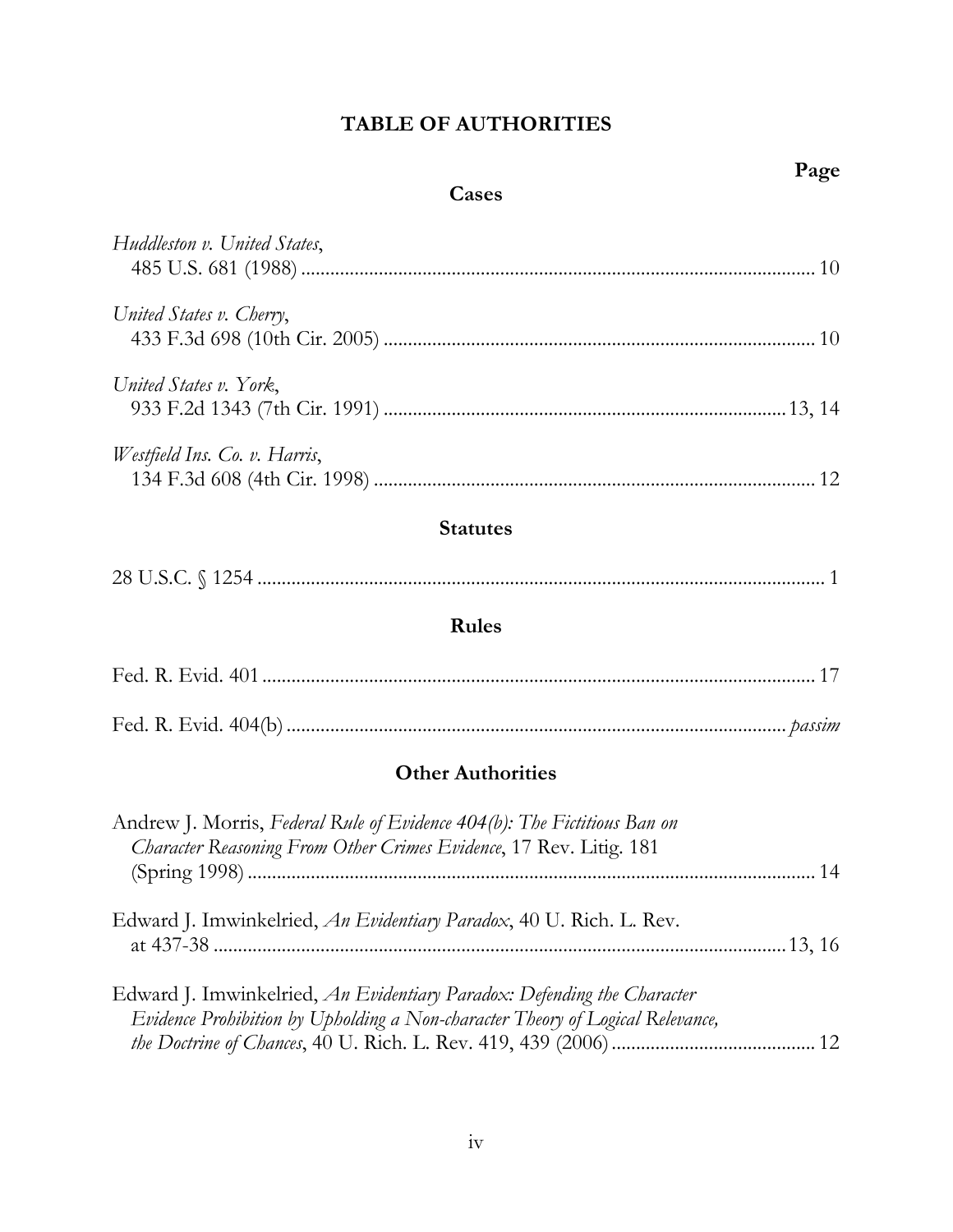| Kenneth J. Melilli, The Character Evidence Rule Revisited, 1998 B.Y.U. L.                                                                             |  |
|-------------------------------------------------------------------------------------------------------------------------------------------------------|--|
| Lisa Marshall, Note, The Character of Discrimination Law: the Incompatibility<br>of Rule 404 and Employment Discrimination Suits, 114 Yale L.J. 1063, |  |
| Melilli, The Character Evidence Rule Revisited, 1998 B.Y.U. L. Rev. at 1567  16                                                                       |  |
| Paul F. Rothstein, <i>Intellectual Coherence in an Evidence Code</i> , 28 Loy. L.A. L.                                                                |  |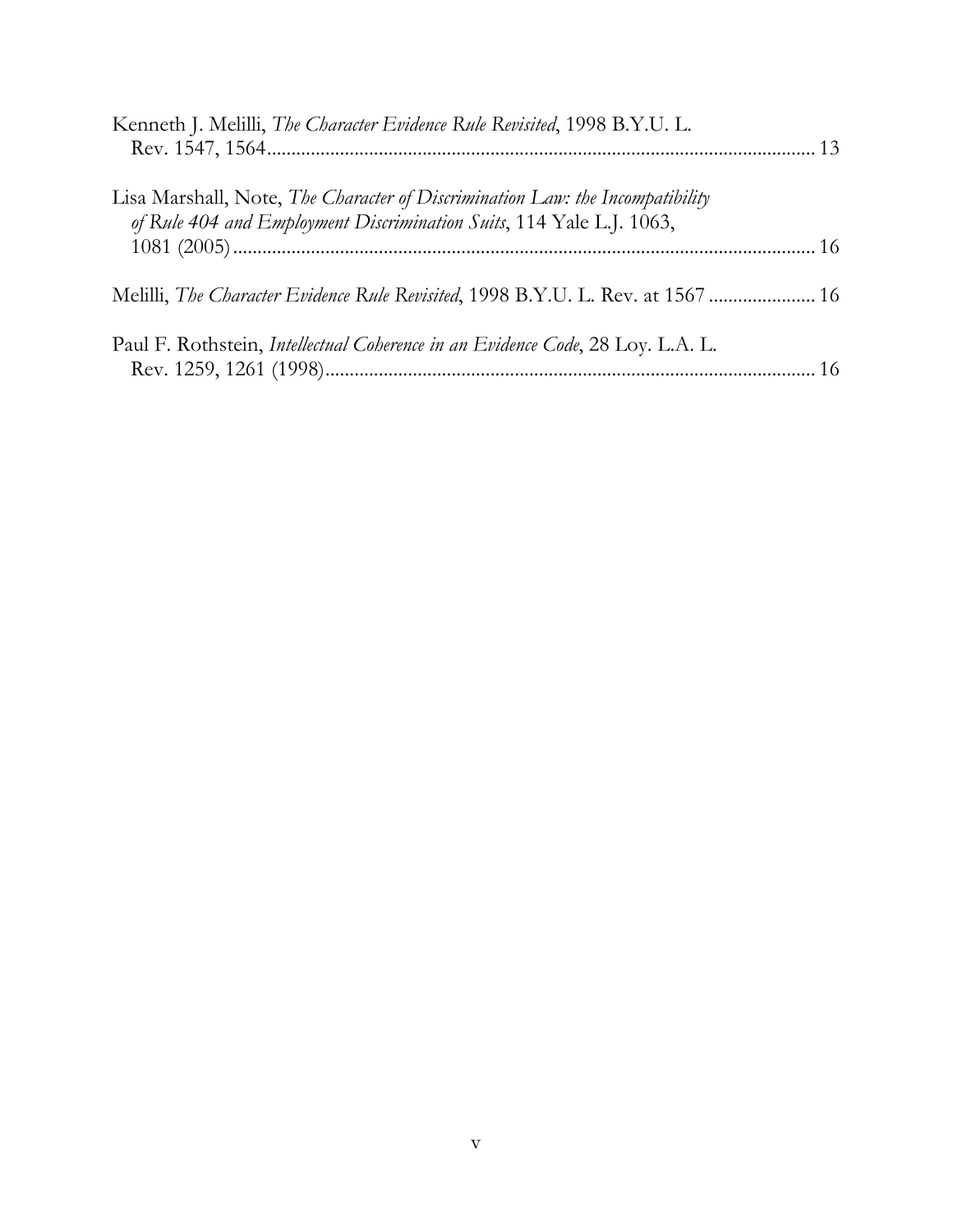#### **PETITION FOR A WRIT OF CERTIORARI**

<span id="page-5-0"></span>Petitioner Harold Arthur Henthorn respectfully requests the issuance of a writ of certiorari to review the judgment of the United States Court of Appeals for the Tenth Circuit.

#### **DECISION BELOW**

<span id="page-5-1"></span>The decision of the United States Court of Appeals for the Tenth Circuit is published at 864 F.3d 1241 (10th Cir. 2017), and is reproduced at Pet. App. 1a.

### **JURISDICTION**

<span id="page-5-2"></span>The Tenth Circuit entered judgment on July 19, 2016. *See* Pet. App. 1a. Justice Sotomayor extended the time in which to file this petition until December 26, 2017. Pet. App. 13a. This Court's jurisdiction is invoked under 28 U.S.C. § 1254.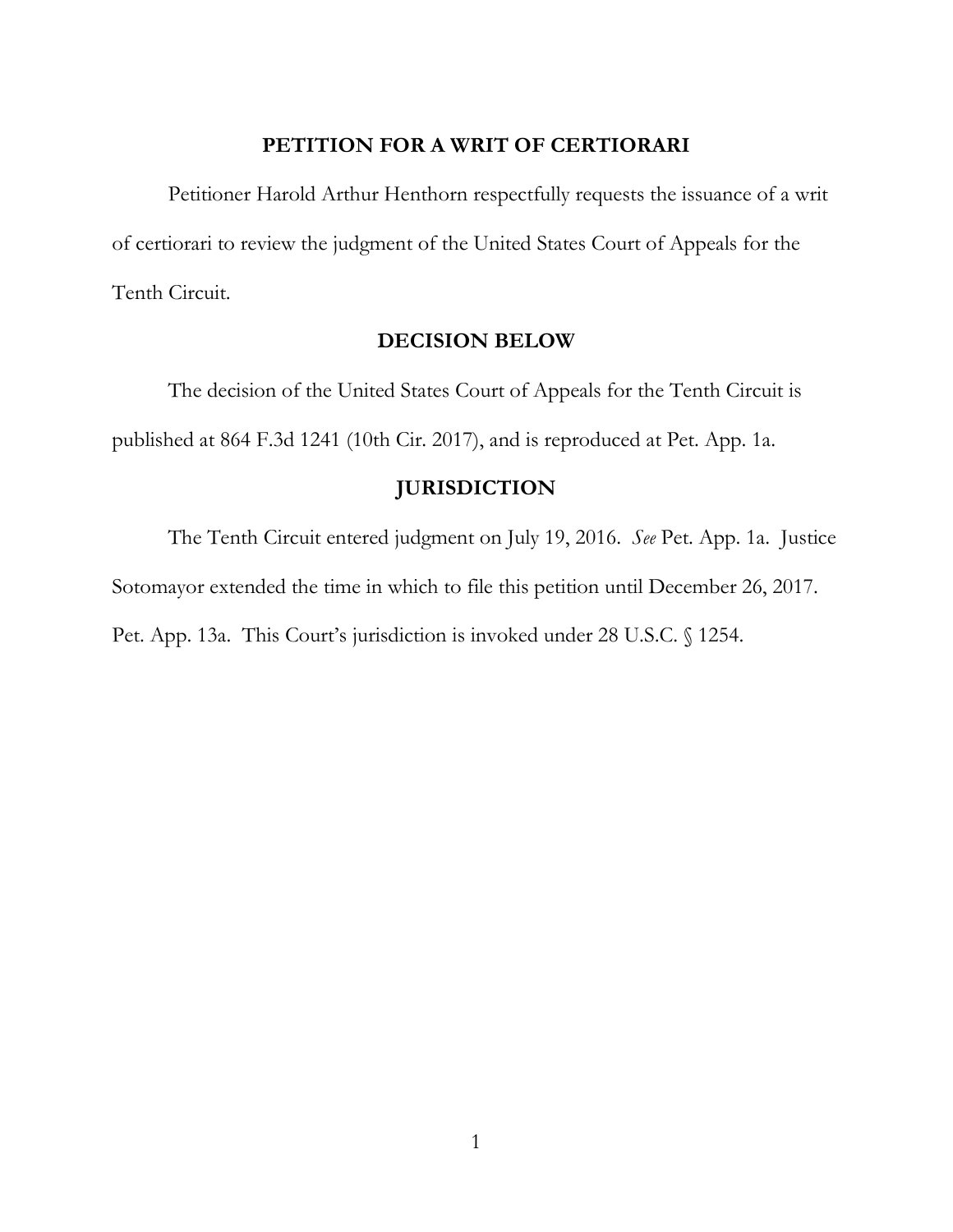## **FEDERAL RULE INVOLVED**

<span id="page-6-0"></span>**Federal Rule of Evidence 404(b). Character Evidence; Crimes or Other Acts**

. . . .

## **(b) Crimes, Wrongs, or Other Acts.**

**(1) Prohibited Uses.** Evidence of a crime, wrong, or other act is not admissible to prove a person's character in order to show that on a particular occasion the person acted in accordance with the character.

**(2) Permitted Uses; Notice in a Criminal Case.** This evidence may be admissible for another purpose, such as proving motive, opportunity, intent, preparation, plan, knowledge, identity, absence of mistake, or lack of accident. On request by a defendant in a criminal case, the prosecutor must:

**(A)** provide reasonable notice of the general nature of any such evidence that the prosecutor intends to offer at trial; and

**(B)** do so before trial--or during trial if the court, for good cause, excuses lack of pretrial notice.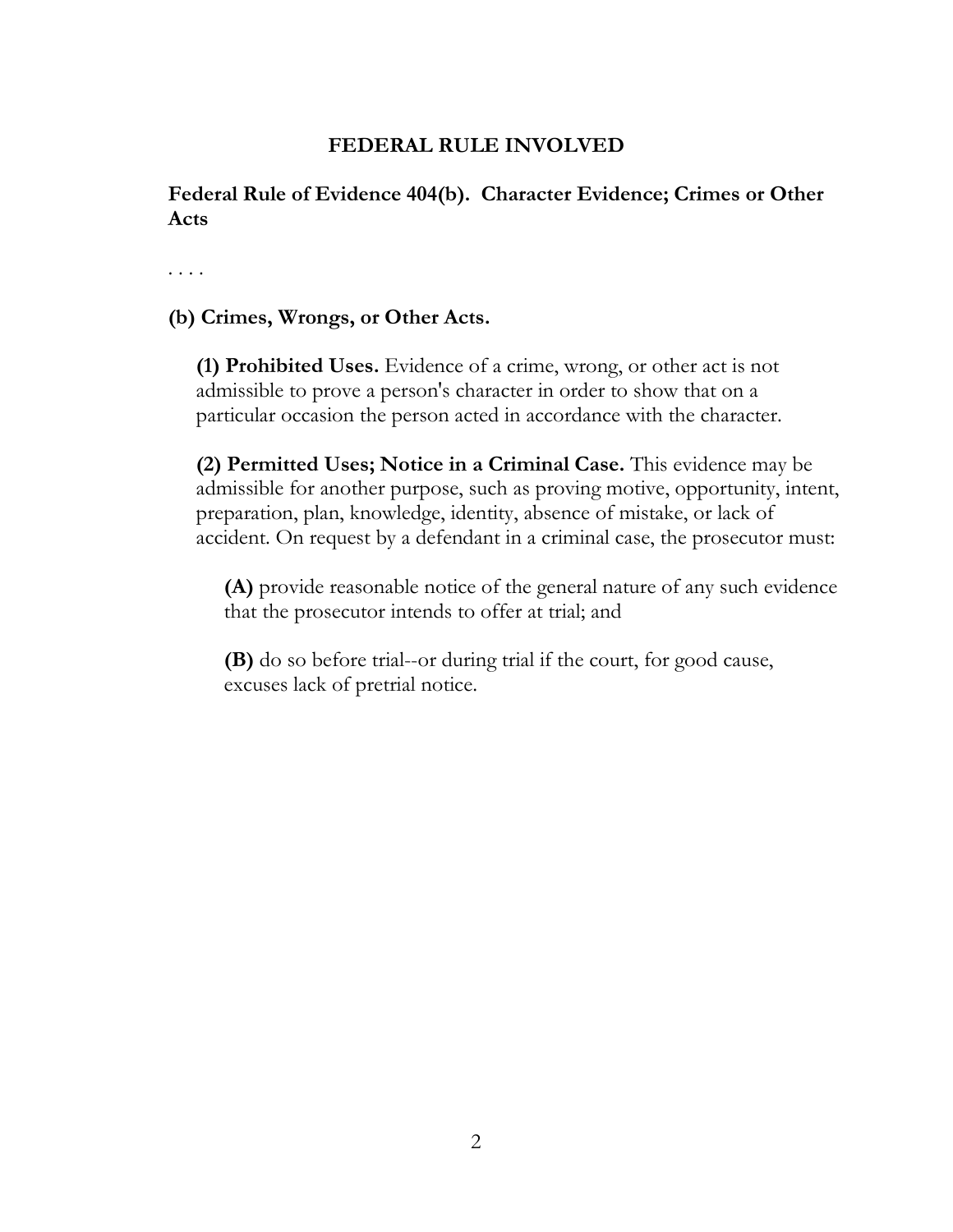#### **STATEMENT OF THE CASE**

<span id="page-7-0"></span>In September 2012, Toni Henthorn fell to her death from a cliff in Rocky Mountain National Park, near Estes Park, Colorado. The only witness was her husband, Harold Henthorn, the defendant in this case. The government charged Mr. Henthorn with first-degree murder, claiming that he pushed Ms. Henthorn off the cliff in order to collect life insurance proceeds. Vol. [1](#page-7-2), pt. 1, at 8.<sup>1</sup> Mr. Henthorn insisted that she fell and went to trial on the charge.

## <span id="page-7-1"></span>**I. The Government's Circumstantial Case that Mr. Henthorn Killed Toni Henthorn.**

The Henthorns had gone to Estes Park for their wedding anniversary. Vol. 7 at 228-29. The trip was a surprise for Ms. Henthorn: Mr. Henthorn had arranged to pick her up early from work and had hired a babysitter to look after their seven-yearold daughter. *Id.* at 217, 707-08, 840. They spent Friday night at the Stanley Hotel in Estes Park, and on Saturday afternoon, they set out for a hike. *Id.* at 228-29. They chose the Deer Mountain Trail, a popular trail of moderate difficulty. *Id.* at 230, 307. After hiking about a mile and a half and gaining the summit ridge, the pair left the trail and hiked north through the woods and down a rocky slope to an overlook with spectacular views. *Id.* at 312-21, 404. They ate lunch there, at about 3:30 p.m., and took photographs of each other. *Id.* at 232. After lunch, they continued down the

<span id="page-7-2"></span> $\overline{a}$ 

<sup>1</sup> Record citations are to the record filed in the Tenth Circuit.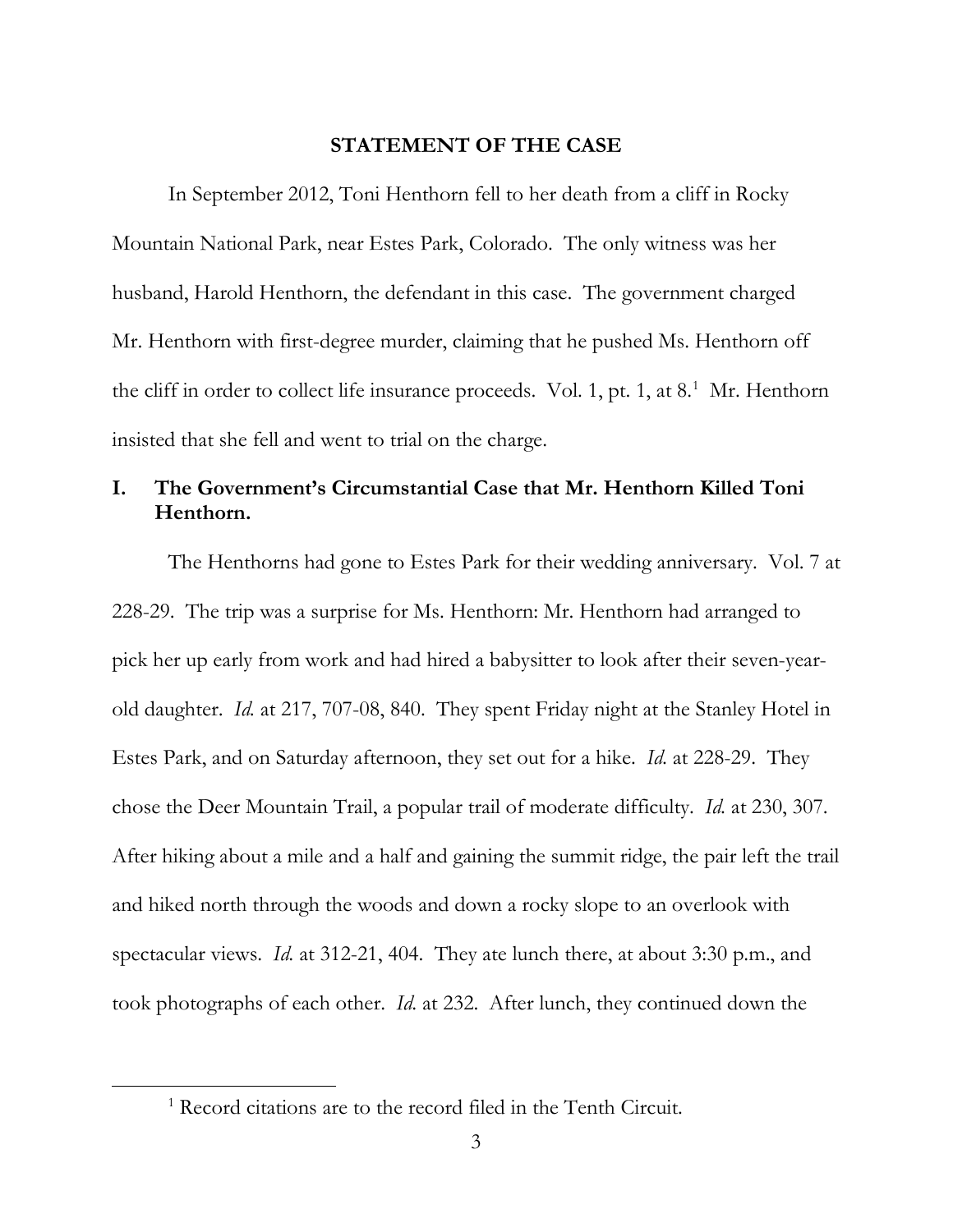slope to a cliff below, where they took more photographs of each other. *Id.* at 232-34. It was from that cliff that Ms. Henthorn fell to her death. *Id.* at 235.

Mr. Henthorn called 911 a little before 6:00 p.m. *Id.* at 170. Distraught, he reported that Ms. Henthorn had fallen, and he repeatedly asked that a rescue helicopter be deployed. *Id.* at 157-58. He was told a ranger was on the way, and he called back several times, expressing concern that the rangers were not getting there fast enough. *Id.* at 158. By the time the first ranger arrived, a little after 8:00 p.m., Ms. Henthorn was dead. *Id.* at 213-17.

The rangers decided to wait until the morning to remove Ms. Henthorn's body from the fall site. *Id.* at 218-20. Mr. Henthorn wanted to stay with her, but the rangers would not allow it, and one of them escorted him back to the trailhead. *Id.*

Mr. Henthorn, the only witness to the fall, adamantly denied that he pushed Ms. Henthorn off the cliff. The government had no physical evidence indicating that he had. The medical examiner who conducted the autopsy concluded that Ms. Henthorn died from wounds she suffered as a result of the fall, but he testified that there was no way to determine whether she fell or was pushed. *Id.* at 516, 525. The government's case against Mr. Henthorn was therefore circumstantial.

Mr. Henthorn's own statements made up part of the government's case. Mr. Henthorn spoke to many people about Ms. Henthorn's death, and though he consistently maintained that her death was an accident, his accounts diverged in other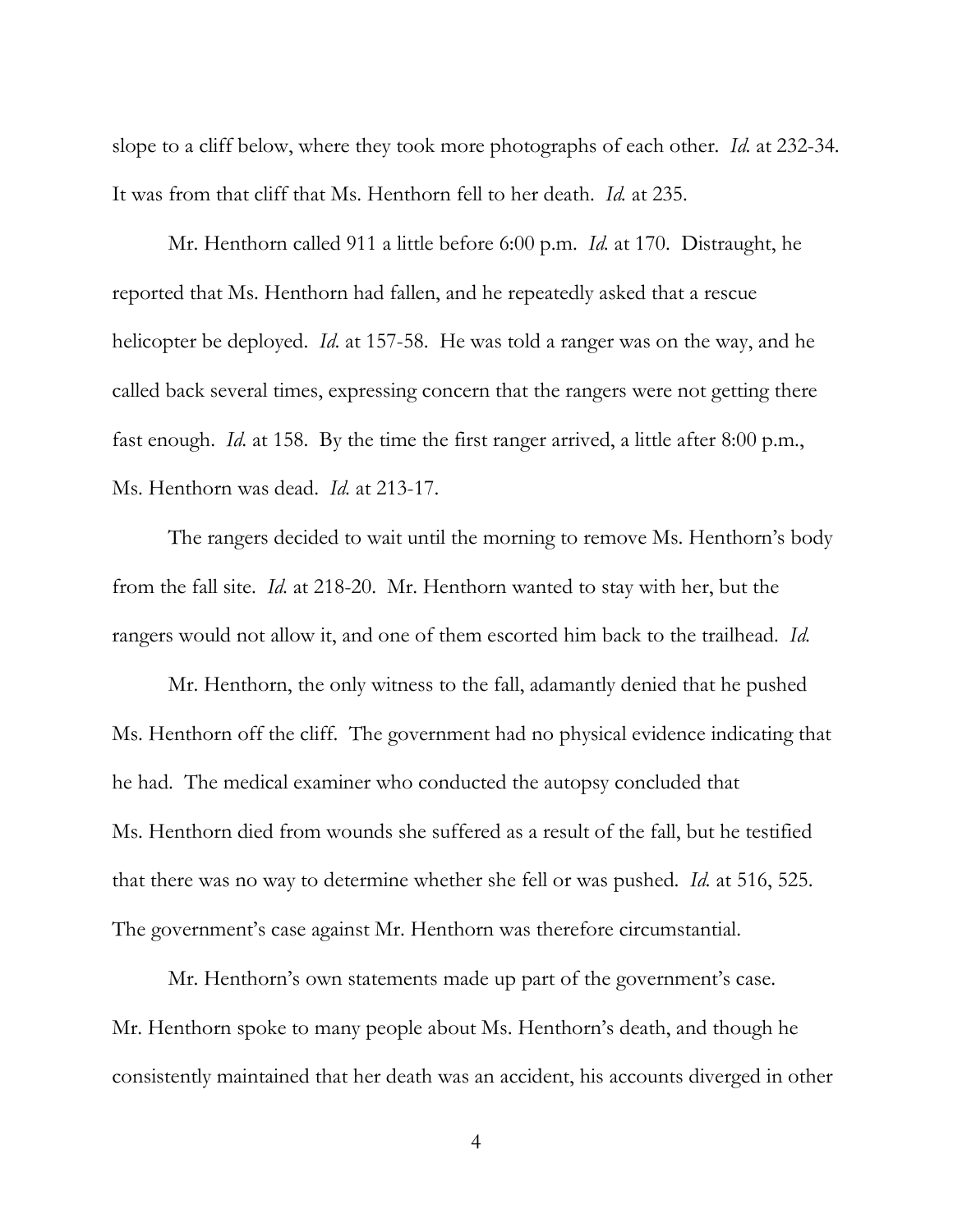respects. For example, he sometimes said they left the trail because it was too crowded and then followed wildlife down the rocky slope in the hopes of getting a good photograph. *Id.* at 217, 449. Other times he said they were looking for a romantic spot. *Id.* at 232-33. He told a ranger that he had made one earlier scouting trip to the park, but phone records indicated that he had gone to the park nine times in the month or so prior to his trip with Ms. Henthorn. *Id.* at 230, 749-50. He told some people that he was looking at a text message on his phone about their daughter's soccer game when Ms. Henthorn, trying to get the perfect photograph, slipped and fell over the edge. *Id.* at 120, 235, 453. He told other people that he was looking in his backpack when she fell. *Id.* at 578. A police officer agreed that people often get details "mashed up after trauma." *Id.* at 1349.

The rangers found a map of the park in Mr. Henthorn's car. The Deer Mountain Trail had been highlighted, and an "X" had been drawn in the general area of the cliff. *Id.* at 556. Another trail in the park had also been highlighted and was one the Henthorns had thought about visiting. *Id.* at 253, 560. There was also highlighting on the map in an area near Grand Lake, where the Henthorns had a cabin. *Id.* at 253. When he was first shown the map, Mr. Henthorn said the map was from a different trip. *Id.* at 242. He later said he made the map for a young man he considered a nephew, for whom he had made maps before. *Id.* at 620-21, 630, 922, 979, 984.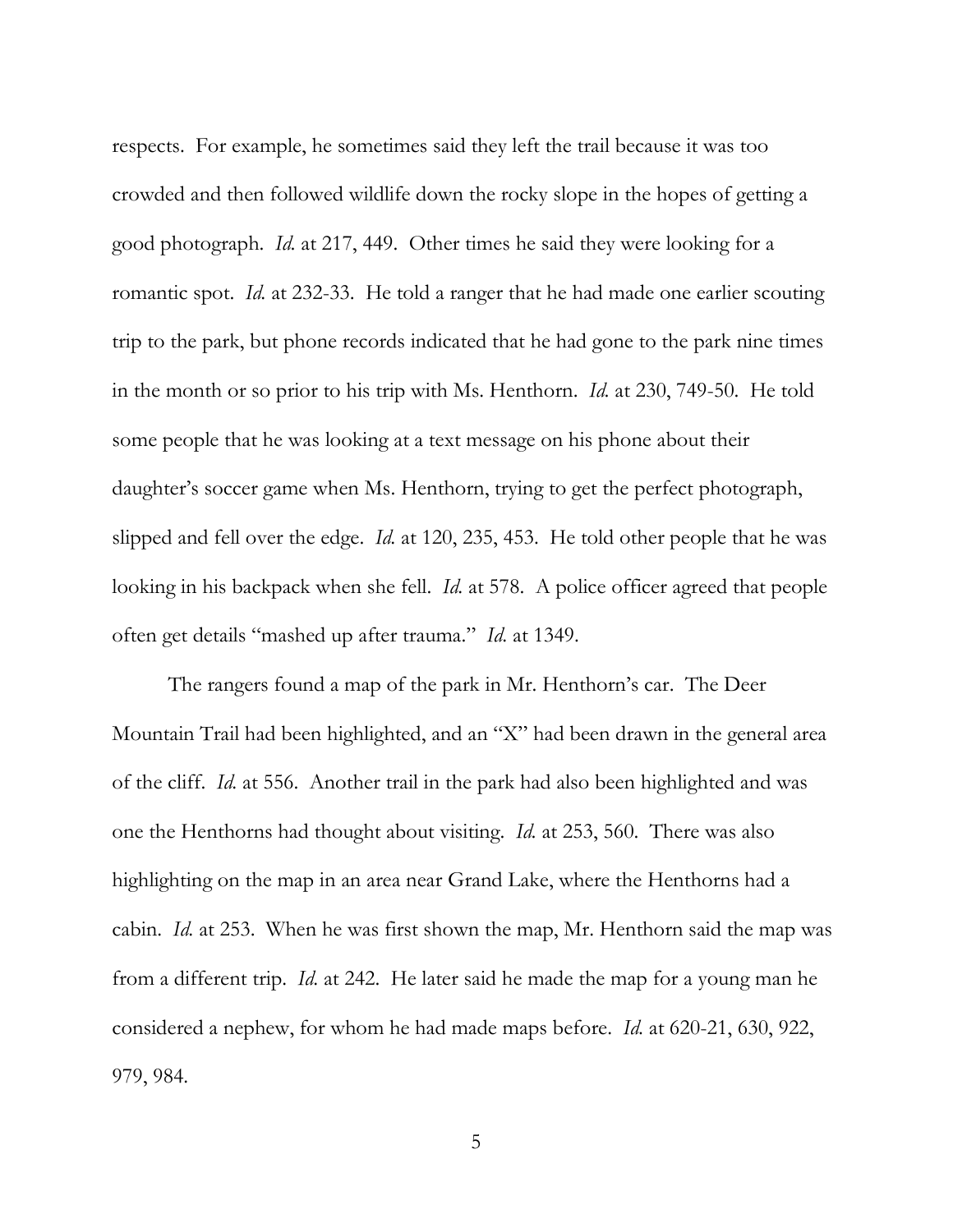The government also sought to show that the area where Ms. Henthorn fell was an odd place for her to venture. The hike required the Henthorns to descend a steep slope of loose rock. *Id.* at 314-31. Ms. Henthorn, who was 50 years old, had undergone knee surgery and could no longer ski. *Id.* at 616, 994, 1007. The rangers did not peg her as an avid hiker. *Id.* at 415. But Ms. Henthorn was not a novice: a family friend testified that he had hiked and snowshoed with Ms. Henthorn in the park and near Grand Lake. *Id.* at 1508-10. A ranger testified that park visitors are free to explore off the established trails. *Id.* at 394.

The government maintained that Mr. Henthorn killed Ms. Henthorn in order to collect insurance on her life. Mr. Henthorn told some people that Ms. Henthorn's life was insured for about \$1 million, with their daughter as the beneficiary. *Id.* at 245, 624. But in three separate policies and an annuity, Ms. Henthorn's life was actually insured for a total of \$4.7 million, and the beneficiary was either Mr. Henthorn or a trust he controlled. *Id.* at 1850-51, 1861. While \$4.7 million is undoubtedly a lot of money, an insurance agent testified that "family protection" warranted insuring an earner's life for ten times that person's annual income. *Id.* at 896. Ms. Henthorn was an ophthalmologist who had recently become a partner at her practice. *Id.* at 839. And her parents were wealthy and generous to their children. *Id.* at 105. Ms. Henthorn earned significant income from mines and oil leases that her parents owned, and her parents gifted her about \$250,000 each year. *Id.* at 1040-41.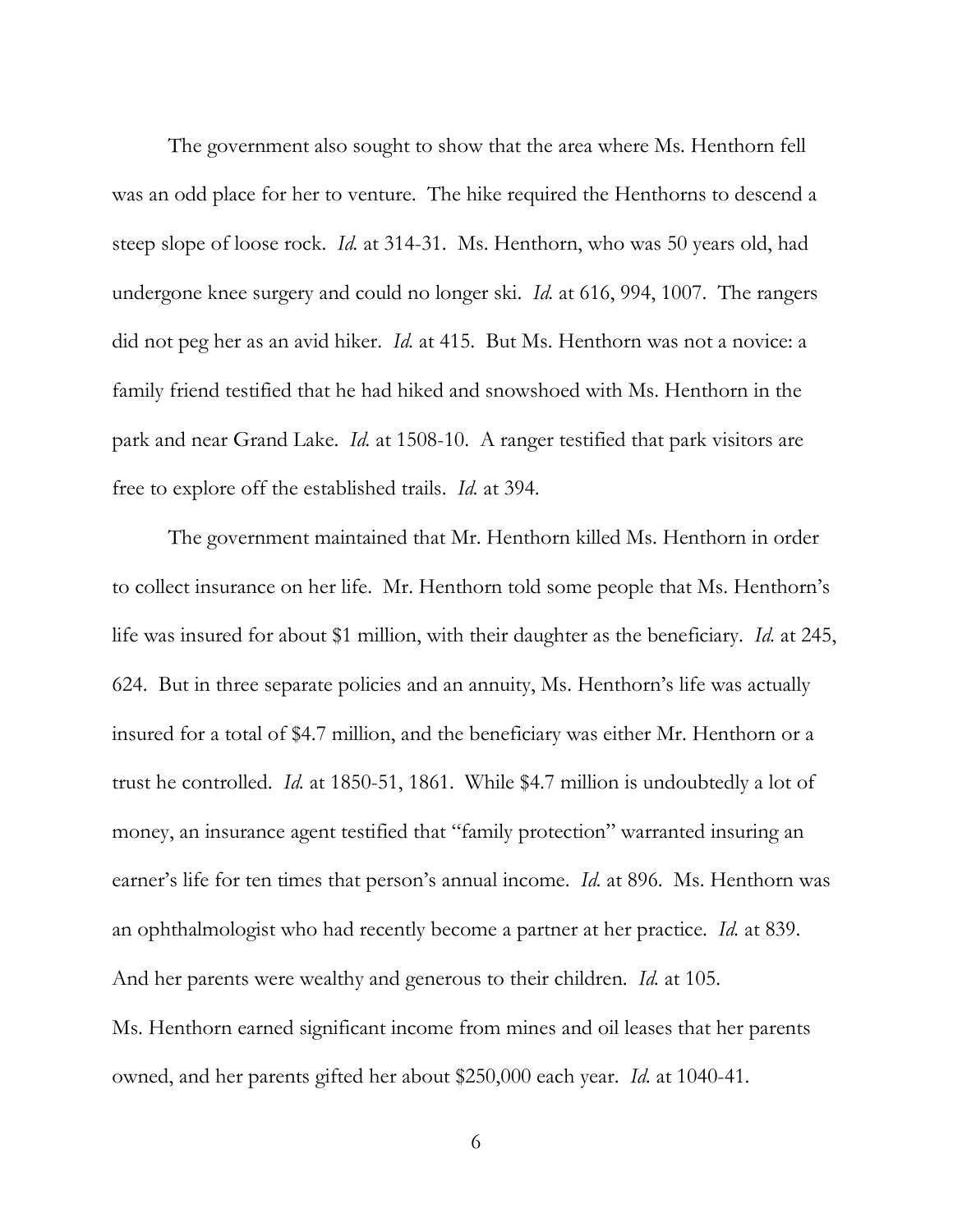Ms. Henthorn stood to inherit many millions more when her parents passed away. *Id.* at 1042. Mr. Henthorn had allowed the policy on his own life to lapse, but although he told people that he was a fundraiser for churches, he had not actually been employed since 1992. *Id.* at 105, 135, 784, 1599, 1839-40.

### <span id="page-11-0"></span>**II. The District Court's Ruling Allowing the Government to Introduce, Under the Doctrine of Chances, Evidence Concerning the Death of Mr. Henthorn's First Wife and an Earlier Injury to Toni Henthorn.**

Prior to trial, the government notified Mr. Henthorn that it intended to introduce evidence of two prior incidents for which Mr. Henthorn was not on trial. Vol. 1, pt. 1, at 16. The first concerned the death of Mr. Henthorn's first wife, Lynn Henthorn. She died in 1995 when she was crushed by a car while she and Mr. Henthorn were changing a tire on the side of the road. *Id.* at 22-23. Law enforcement investigated the incident at the time and determined it was an accident. *Id.* at 82. The government now believed, however, that Mr. Henthorn had killed Lynn Henthorn to collect life insurance proceeds. *Id.* at 28-32. In the second incident, Mr. Henthorn dropped a piece of wood on Toni Henthorn from the deck of their cabin near Grand Lake, Colorado. *Id.* at 18-20. This incident occurred about a year before Toni Henthorn's death. *Id.* She suffered a neck injury, and medical personnel deemed the incident an accident, but the government now believed Mr. Henthorn was trying to kill her. *Id.* at 35; Vol. 7 at 1149.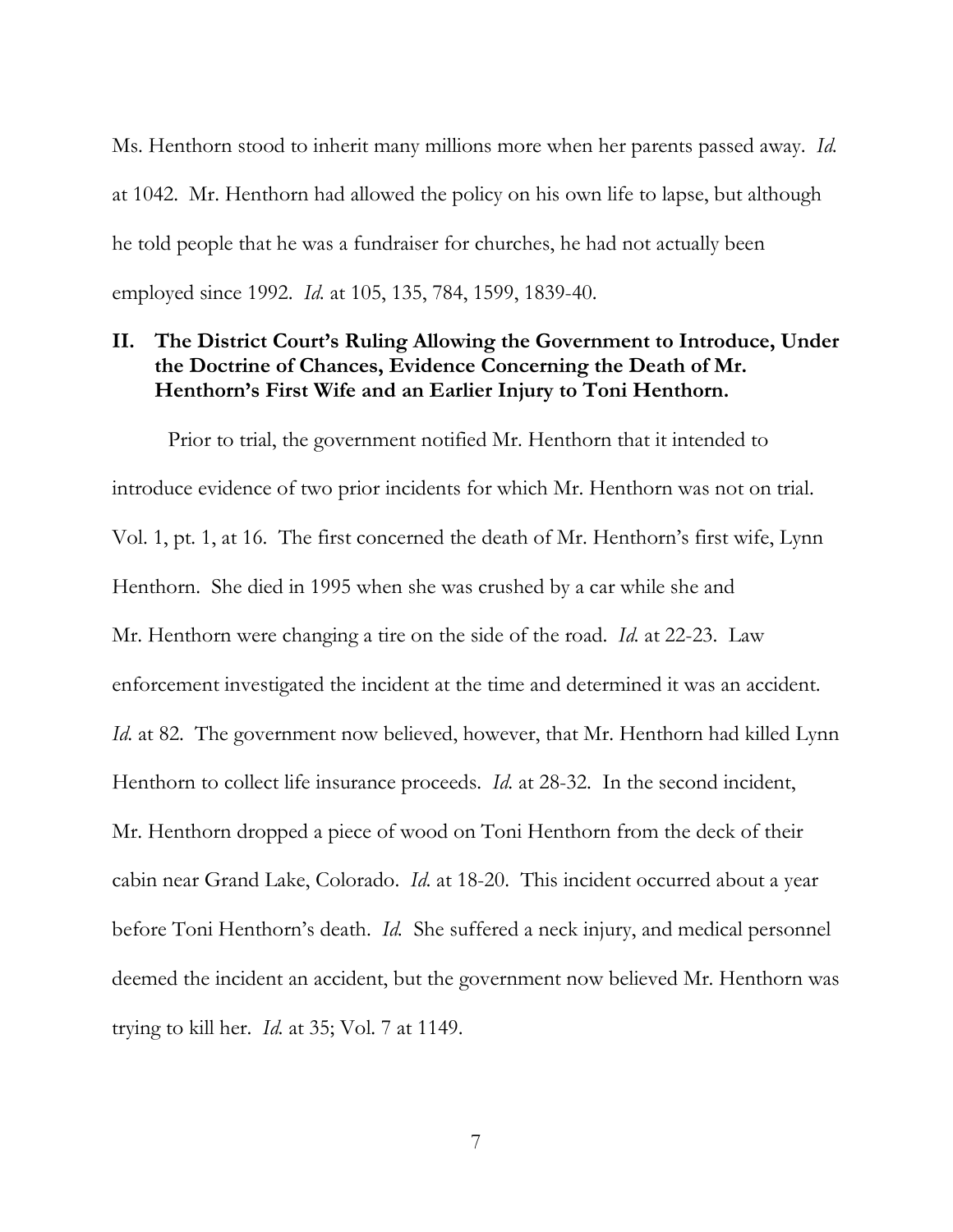The government pointed to shared similarities among the two uncharged incidents and Toni Henthorn's death, including that they all involved unusual accidents in remote locations where Mr. Henthorn was the only witness. Vol. 1, pt. 1, at 26-27, 195-96. The government argued that evidence of the prior incidents was admissible under Federal Rule of Evidence 404(b) to rebut Mr. Henthorn's claim that Ms. Henthorn's death was accidental and also to prove intent and planning. *Id.* at 27, 35.

The government invoked the doctrine of chances in support of that argument. *Id.* at 25-26. According to the government, the doctrine of chances provided a theory of logical relevance that did not depend on a negative inference about Mr. Henthorn's character. *Id.* Instead, it was "a theory resting on the objective or statistical improbability of extraordinary coincidence." *Id.* at 185. Under that theory, according to the government, the objective improbability that all three incidents were accidents allowed the jury to infer that all of them were likely the product of design. *Id.*

Critically, this inference did not require a preliminary finding that the earlier incident was actually a bad act perpetrated by Mr. Henthorn. Instead, according to the government, the jury could infer Mr. Henthorn's guilt solely because the incidents were "highly unusual" and "occurred under similar circumstances." Vol. 1 pt. 1 at 187. In this sense, the government's "doctrine of chances" theory differed from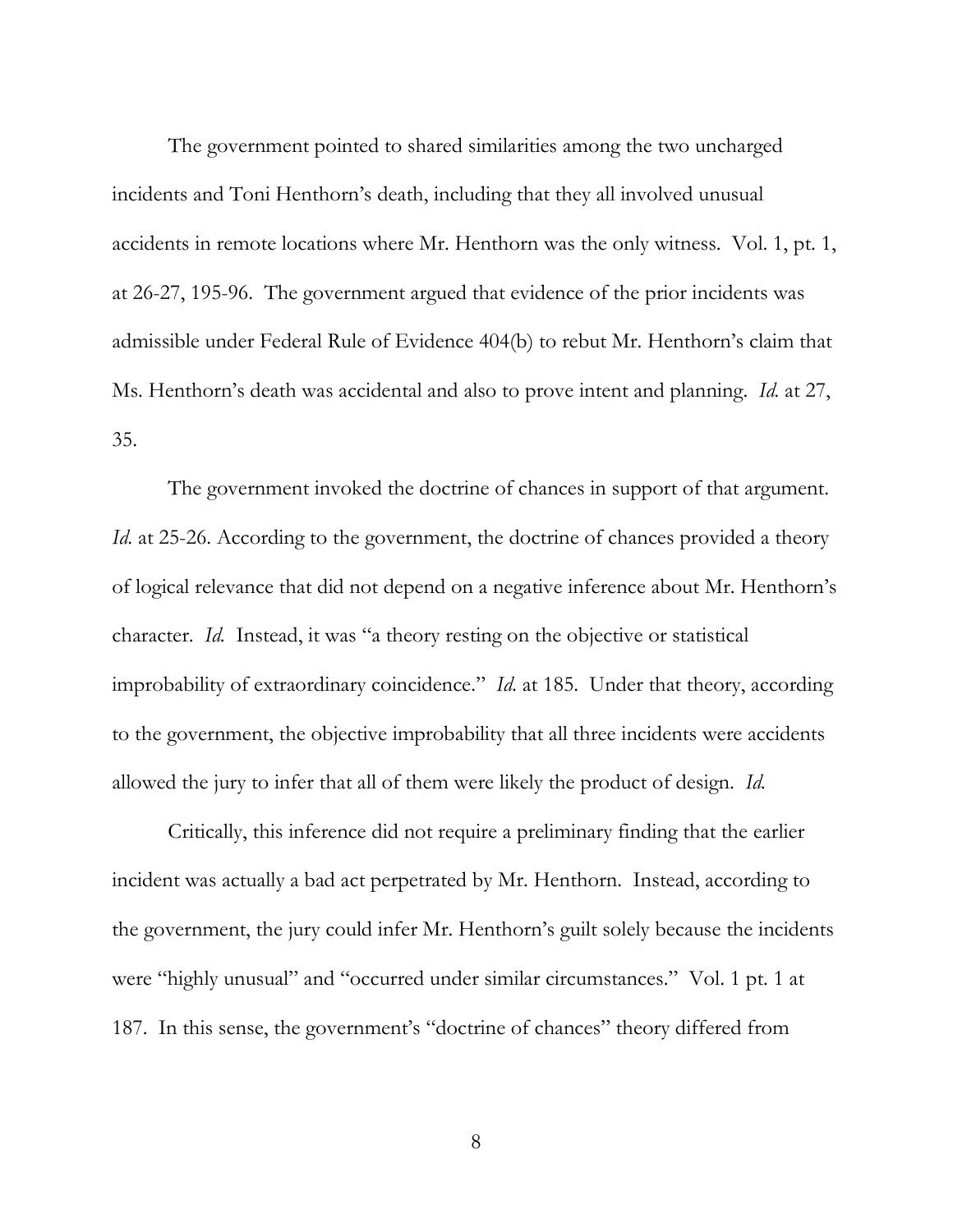ordinary Rule 404(b) evidence, which involves the jury inferring something based on the defendant's commission of a past crime.

Mr. Henthorn moved in limine to exclude the evidence. *Id.* at 77, 153, 211. The district court denied the motion, ruling that evidence of the two incidents was admissible to rebut Mr. Henthorn's claim of accident and to show that Mr. Henthorn intended and planned to kill Toni Henthorn. Vol. 1, pt. 1, at 231, 237. The court agreed with the government that the evidence was logically relevant under the doctrine of chances and that the doctrine did not require an impermissible characterbased inference. *Id.* at 228-37. The court ruled, as the government had argued, that the jury could use the evidence to infer that *all* of the incidents – the two uncharged incidents and Toni Henthorn's death – were intentionally caused by Mr. Henthorn. *Id.* at 228, 237.

The evidence concerning Lynn Henthorn's death made up a significant portion of the government's case. The government's entire evidentiary presentation took about six days and spans about 1,600 transcript pages. Vol. 7 at 102-1674, 1795-1862. About two of those days – amounting to just over 400 pages of transcript, or a quarter of the government's case – were devoted to Lynn Henthorn's death. Vol. 7 at 959-963, 1050-1131, 1156-1378, 1380, 1387-1475, 1526-47. Nine government witnesses testified exclusively about her death, and three others testified about it in addition to other matters. *Id.*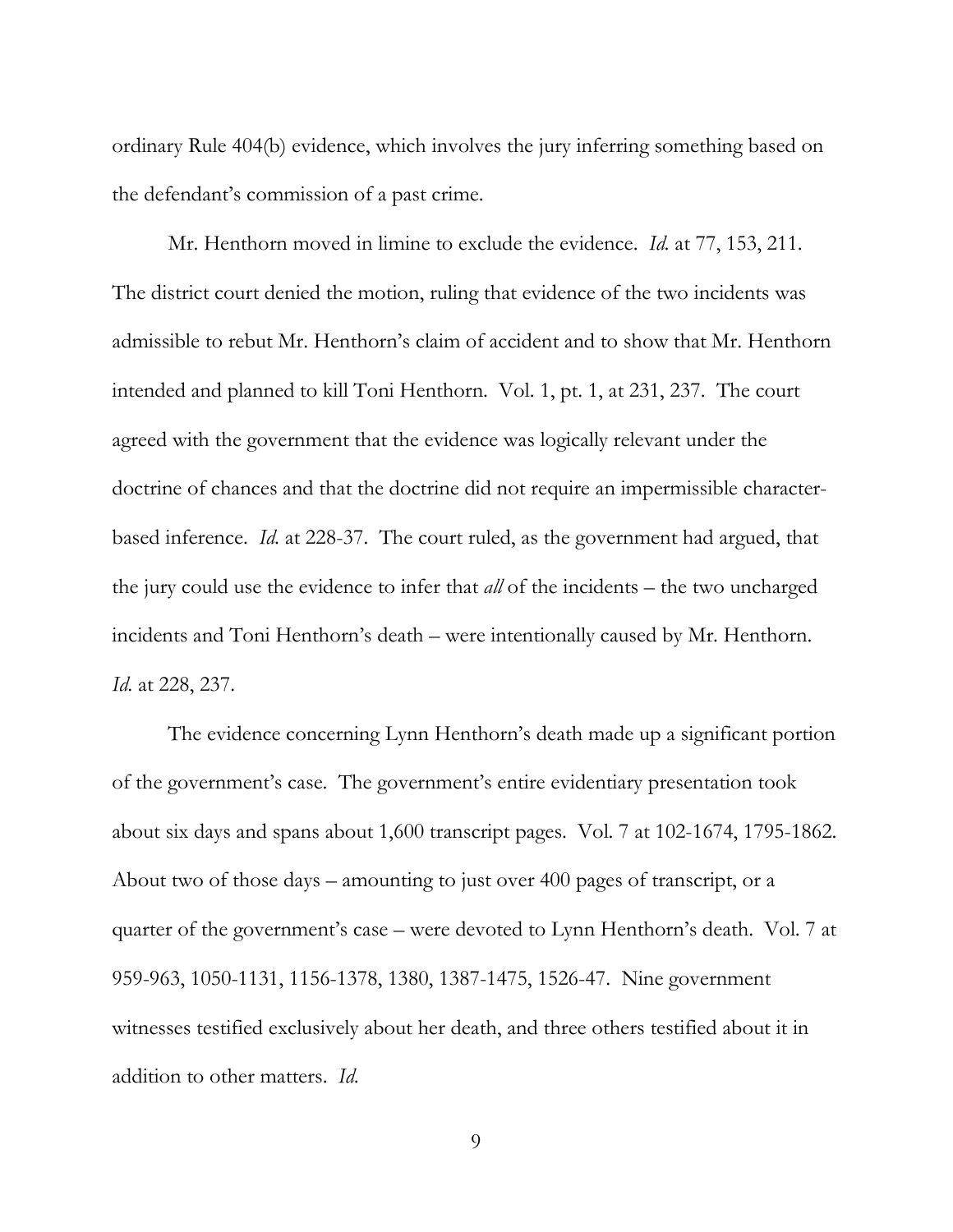The jury deliberated for several hours over two days. Vol. 7 at 1782-86. It ultimately returned a guilty verdict. *Id.* at 1788. The district court sentenced Mr. Henthorn to a mandatory term of life in prison. Vol. 6 at 396.

#### <span id="page-14-0"></span>**III. The Tenth Circuit's Affirmance of the District Court's Ruling.**

On appeal, Mr. Henthorn challenged the district court's admission of the evidence concerning the death of his first wife and Toni Henthorn's injury at the cabin. The Tenth Circuit affirmed. It acknowledged (obliquely) that the doctrine of chances formed the basis of the district court's ruling. Pet. App. 11a n.8. And it appeared to endorse the doctrine as it was applied by the district court. *Id.* But the court did not acknowledge the distinction between the doctrine of chances and ordinary 404(b) evidence—namely, that it does not depend on a preliminary finding that the prior incident involved a bad act perpetrated by the defendant. Indeed, the court expressly conflated the two, stating that the doctrine formed the basis of its own precedent concerning the use of a prior crime to prove criminal intent. *Id.* (quoting *United States v. Cherry*, 433 F.3d 698, 701-02 (10th Cir. 2005). Thus, the court analyzed Mr. Henthorn's claim using the traditional framework that applies to review of Rule 404(b) evidence. Pet. 3a-8a (analyzing claim under *Huddleston v. United States*, 485 U.S. 681 (1988)). Applying that frameowkr, the court held that the district court had not abused its discretion. Pet. App. 1a.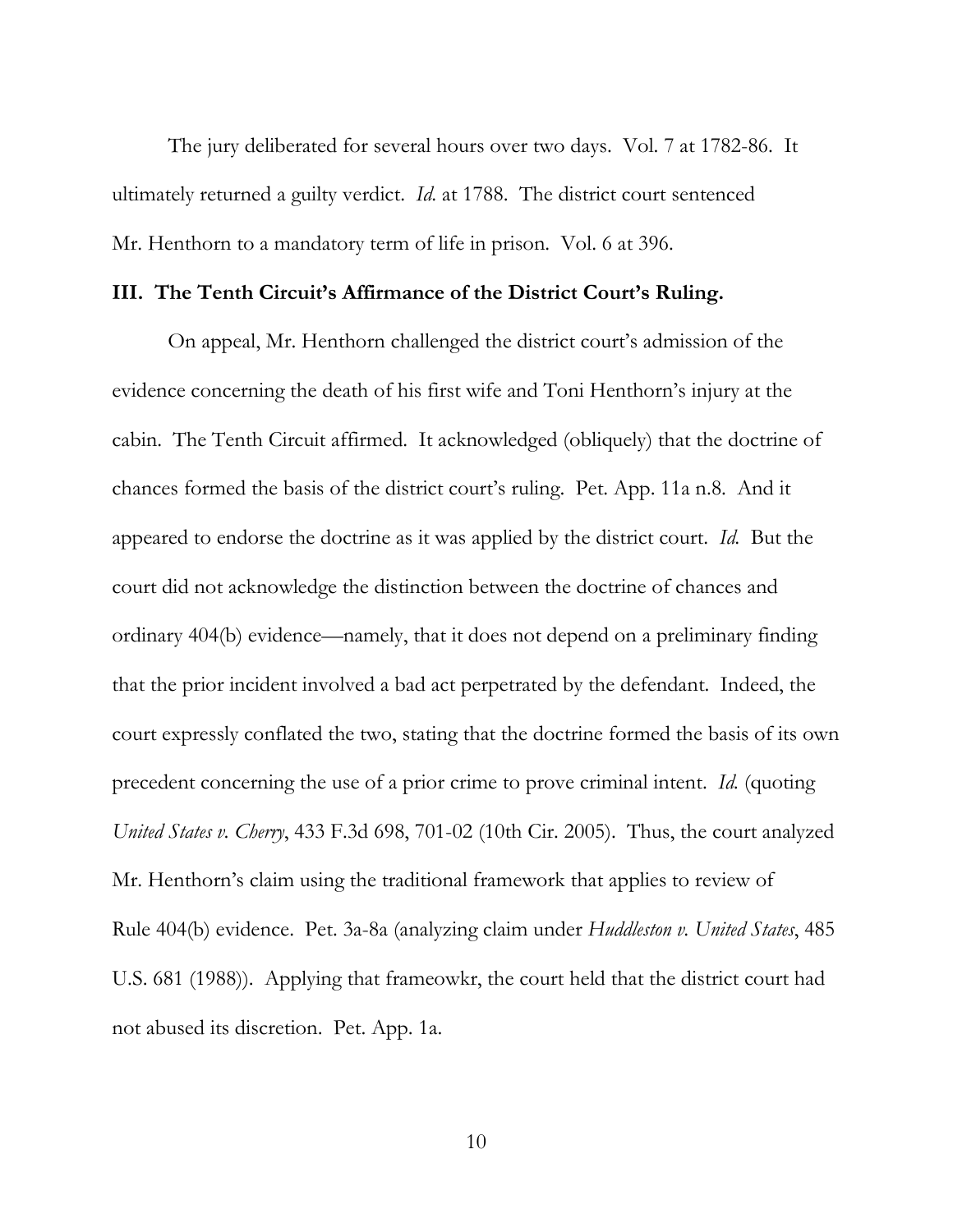#### **REASONS FOR GRANTING THE WRIT**

## <span id="page-15-1"></span><span id="page-15-0"></span>**The Court Should Grant Certiorari to Clarify the Proper Scope and Evidentiary Utility of the Doctrine of Chances.**

This Court should grant review in this case to provide guidance on how to apply the doctrine of chances, an issue that has confounded, and will continue to confound, the lower courts. Properly understood, the doctrine of chances allows only the limited inference that one or some, but not all, of the incidents – charged and uncharged – were intentional. And critically, the doctrine is incapable of discerning which of the incidents were intentional and which were not. Thus, the doctrine cannot single out the charged incident as non-accidental, which makes evidence admitted under the doctrine irrelevant to whether the charged incident was intentional and therefore a crime. The lower courts, however, including the Tenth Circuit, construe the doctrine far more broadly, allowing the inference that *all* of the incidents were intentional. As explained below, the doctrine does not support that inference. In fact, making that inference requires a rejection of the probabilities on which the doctrine of chances is based in favor of a different inference, one that is impermissible: that the defendant is acting in conformity with his character.

The Tenth Circuit's first mistake was failing to discern that the doctrine of chances differs from ordinary Rule 404(b) evidence in that its logical underpinnings do not require a preliminary finding that the prior incident involved a bad act on the defendant's part. Pet. App. 11a n.8. Under the doctrine of chances, the question is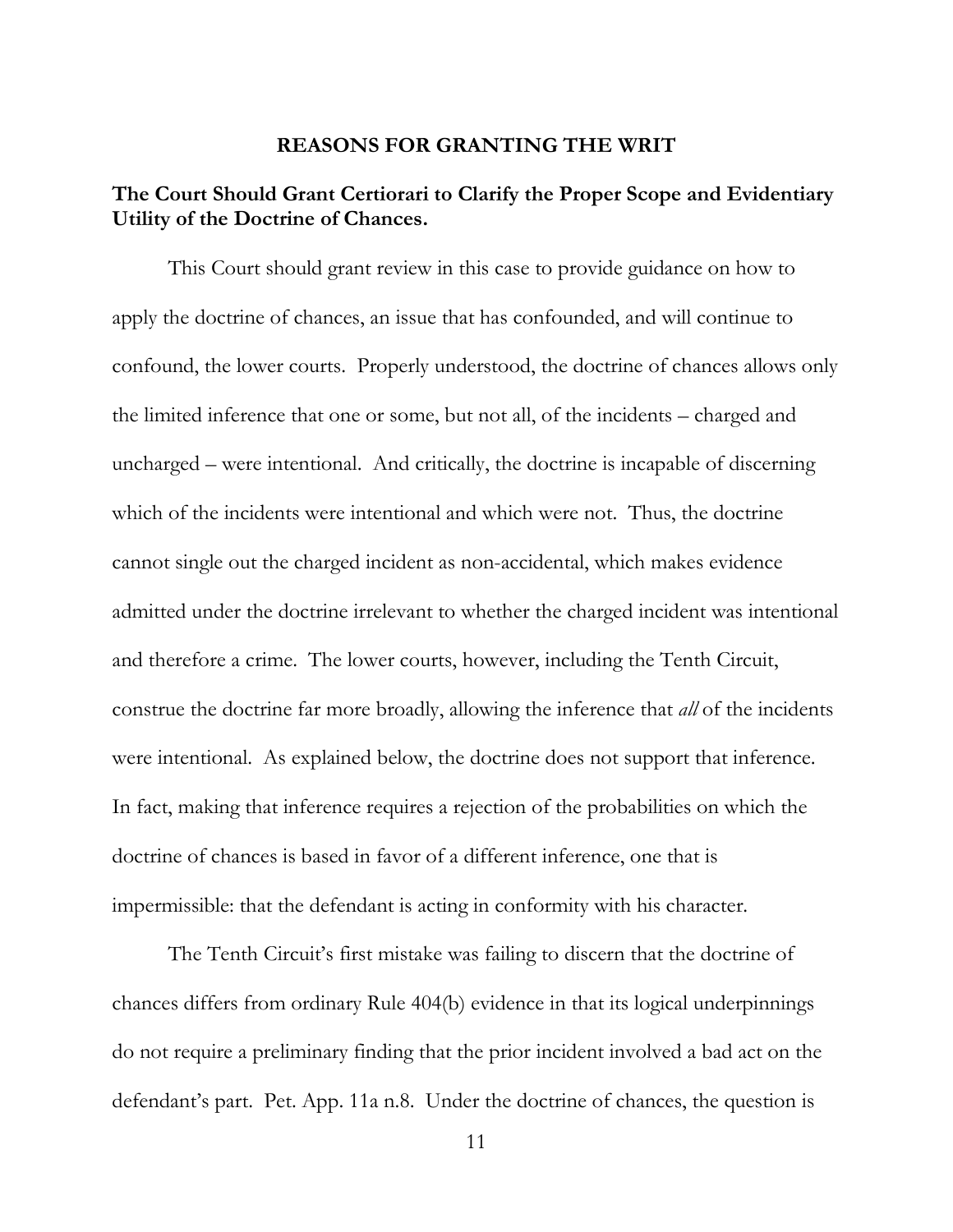what can be inferred from the fact that the defendant repeatedly became enmeshed in similar, unusual circumstances, not what can be inferred from his prior commission of a crime. As the district court put it, the doctrine of chances rests on the notion that "a string of improbable incidents is unlikely to be the result of chance." Vol. 1 pt. 1 at 228. The question is simply what can be inferred from the fact that the defendant has more than once become "enmeshed in suspicious circumstances." Edward J. Imwinkelried, *An Evidentiary Paradox: Defending the Character Evidence Prohibition by Upholding a Non-character Theory of Logical Relevance, the Doctrine of Chances*, 40 U. Rich. L. Rev. 419, 439 (2006).

This mistake, in turn, led the court to affirm the district court's conclusion that the doctrine of chances allowed for the inference that *all* of the similar events – charged and uncharged—were the product of design, not accident. Other courts have reached similar conclusions. For example, the Fourth Circuit has held that, under the doctrine of chances, "where prior acts of apparent coincidence are similar, the repeated reoccurrence of such an act takes on increasing relevance to support the proposition that there is an absence of accident." *Westfield Ins. Co. v. Harris*, 134 F.3d 608, 615 (4th Cir. 1998). Under this rationale, the Fourth Circuit understands the doctrine of chances to support the inference that the charged incident in particular was non-accidental. *Id.* The Seventh Circuit also invokes the doctrine of chances to support the inference that each and every incident in a string of similar incidents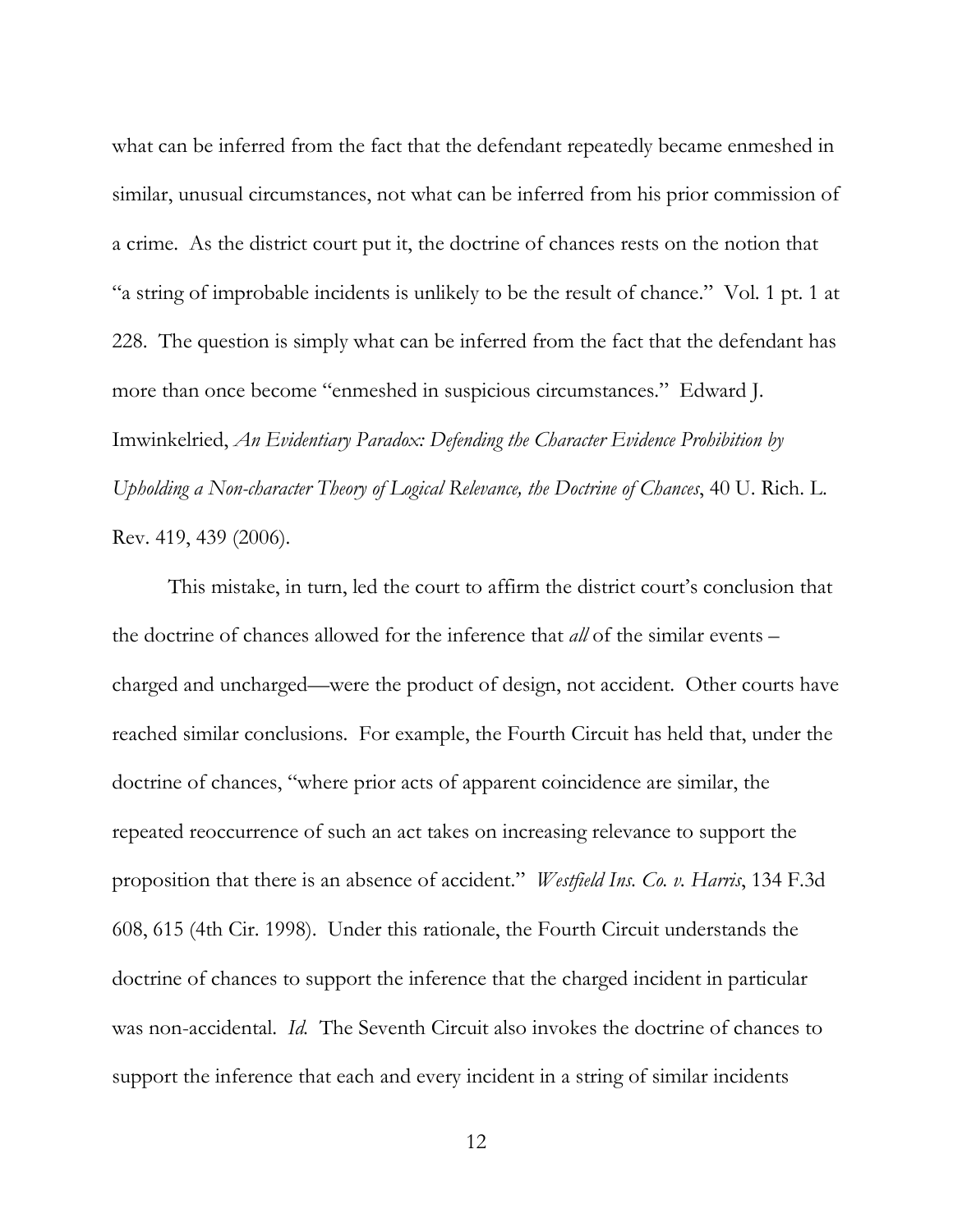"were the product of design rather than the vagiaries of chance." *United States v. York*, 933 F.2d 1343 (7th Cir. 1991).

This reasoning is unfounded and rests on a misunderstanding of the probabilities on which the doctrine of chances is supposedly based. The underpinning of the doctrine of chances is "the improbability of multiple coincidences." Kenneth J. Melilli, *The Character Evidence Rule Revisited*, 1998 B.Y.U. L. Rev. 1547, 1564. According to the doctrine's proponents, the doctrine does not require a "subjective assessment" of the accused's character; instead, it rests solely on the "objective" unlikelihood that similar and unusual accidents would repeatedly befall the same person. *York*, 933 F.2d at 1350.

Since it is the doctrine's focus on objective probabilities that distinguishes it from character evidence, it is essential that the doctrine be limited to what the probabilities actually show. And the probabilities allow only a "very limited" inference: that "one or some of the incidents were probably" the product of design. Edward J. Imwinkelried, *An Evidentiary Paradox*, 40 U. Rich. L. Rev. at 437-38. It does not permit the inference that all of the incidents were intentional.

The problem is that to conclude that all of the incidents were the product of design requires the inference that the incidents are connected to, or dependent on, each other. After all, if the incidents are independent, the odds that any one of them had a particular cause are the same each time the incident occurs. For example, with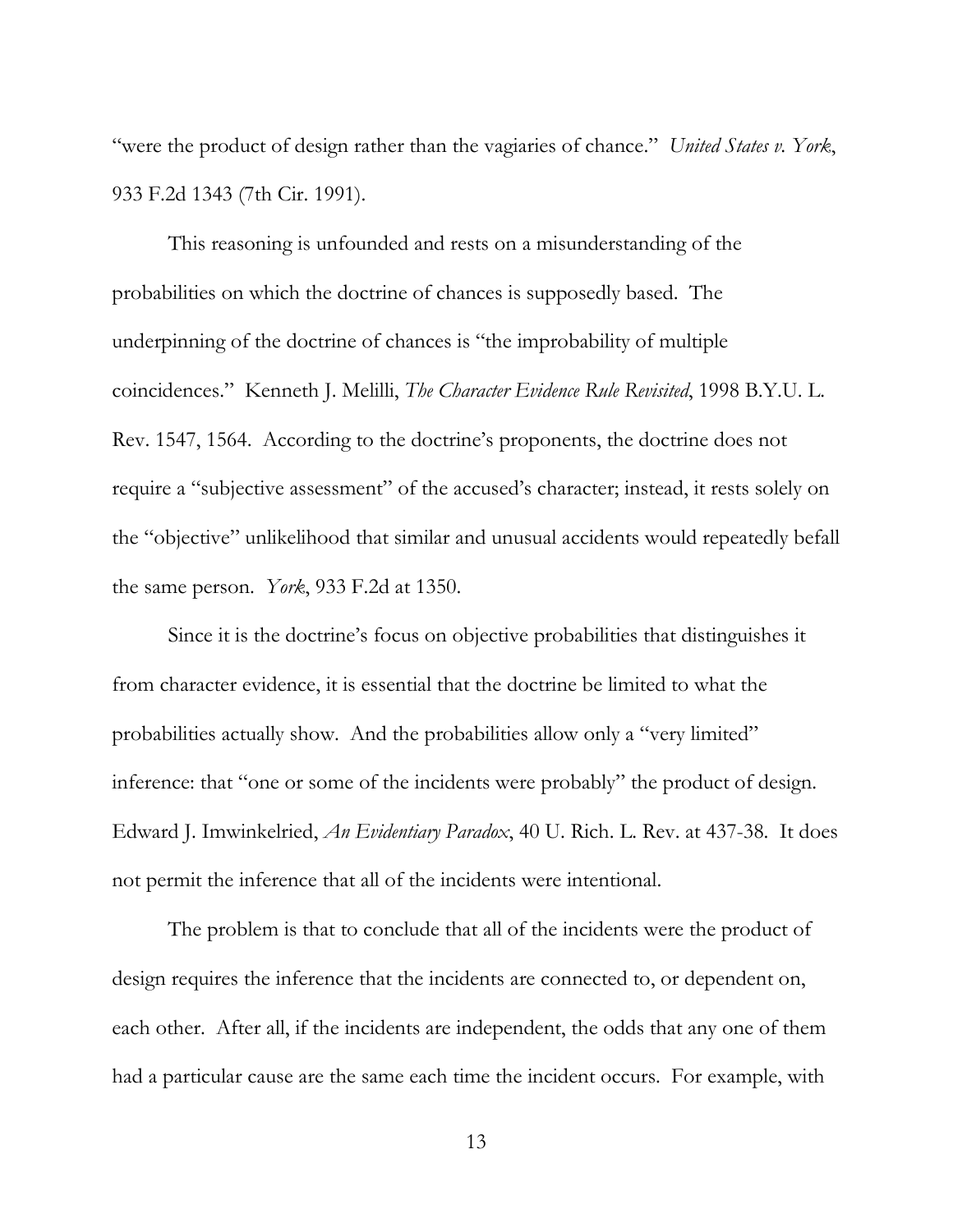each flip of a coin, there is a 50% chance the coin will land on heads. This is so even if the coin flip was preceded by ten others that all landed on heads. Each and every time, the chance that the coin lands on heads is exactly the same.

Of course, the odds that a coin would land on heads in 11 consecutive flips is exceedingly small. Faced with such a situation, it would be natural to surmise that there is more than chance involved. But it is precisely the attraction of that conclusion that makes the doctrine of chances so dangerous. To avoid lapsing into a subjective judgment of the defendant's character, it is essential to keep the focus on the objective probabilities. After all, the doctrine's objective character is what supposedly distinguishes it from character evidence. See *York*, 933 F.2d at 1350. And the probabilities do not support the inference that the district court here concluded the jury could draw: that all of the incidents, charged and uncharged, were the product of design.

A good explanation appears in the literature. Andrew J. Morris, *Federal Rule of Evidence 404(b): The Fictitious Ban on Character Reasoning From Other Crimes Evidence*,

17 Rev. Litig. 181 (Spring 1998). Morris explains that as the incidents accumulate, the chance that at least one of them was intentional grows, but so too does the chance that at least one of them was accidental. Thus, to infer that all of the the incidents were intentional actually cuts against the objective probabilities and necessarily requires "the assumption that character is constant." *Id.* at 201.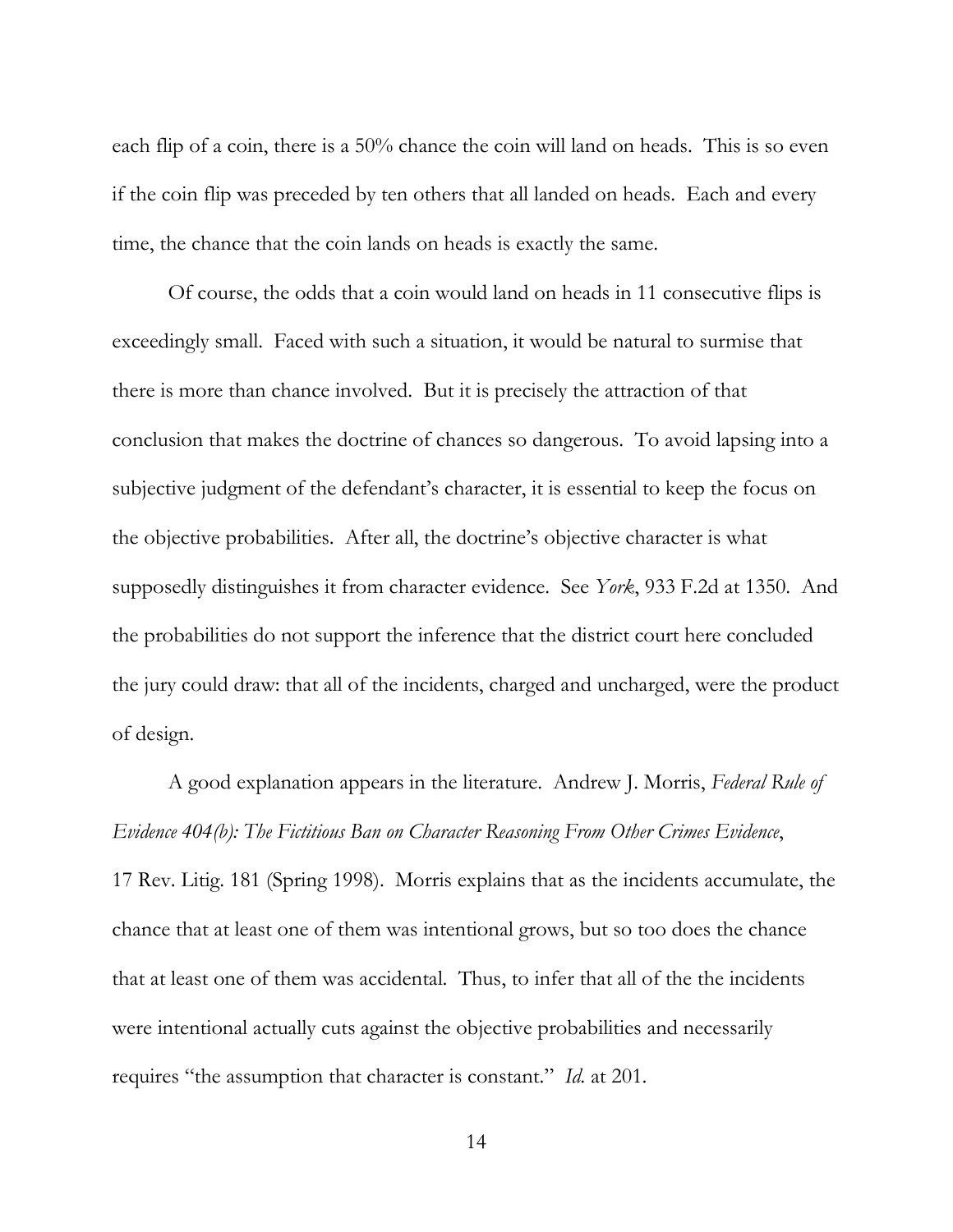Morris provides the following example. Say the probability that a given incident was accidental is 5%, and the chance it was intentional is 95%. As the incidents add up, the chance that all of them were accidental decreases significantly  $(.05 \times .05 \times .05 = .000125)$ . But the chance that all of them were intentional also decreases, to about 86% (.95 x .95 x .95 = .8574). *Id.* at 202. In other words, as the incidents increase in number, the objective probability that they share a common cause actually decreases. With each additional incident, the odds go up that the sum total is a mixed set – some combination of accident and intentional conduct.

Thus, to infer that each of the incidents was intentional actually cuts against the objective probabilities that the doctrine of chances supposedly rests on. Instead, it derives from the intuition that there is a connection between the incidents, and that connection is of course the defendant. In other words, since the objective likelihood that each of the incidents was intentional is on the downslope, the conclusion that they were all intentional rests on an inference about the defendant himself: "he did it once, so he probably did it again." But that inference violates Rule 404(b)'s prohibition on propensity reasoning. A "jury which infers from evidence of repeated acta rea that the charged actus reus was no accident unavoidably uses a defendant's history to make inferences about character." *Id.* at 200.

Other commentators have reached the same conclusion. For example, Professor Paul Rothstein has found it "inescapable" that the doctrine of chances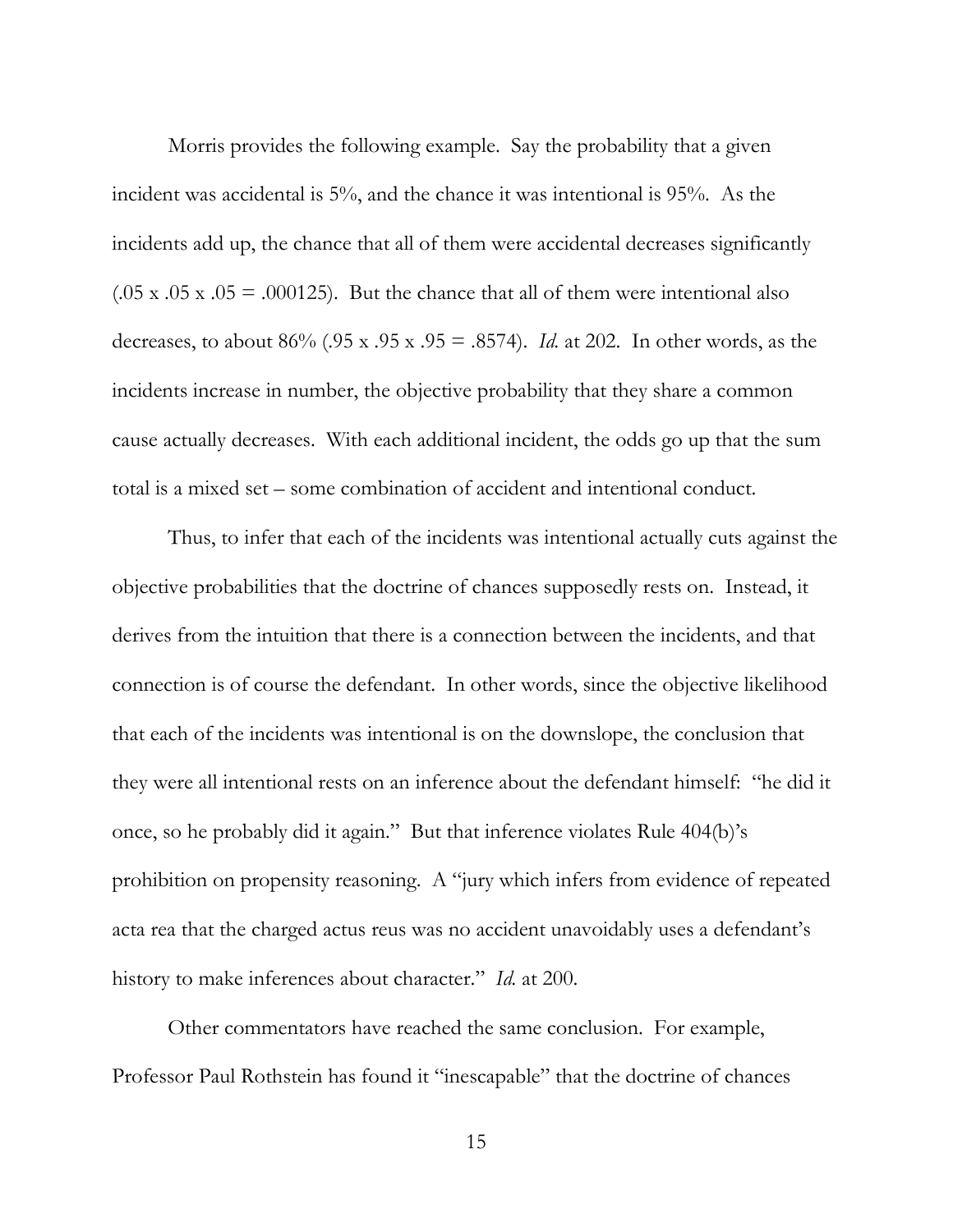invites an impermissible character inference. Paul F. Rothstein, *Intellectual Coherence in an Evidence Code*, 28 Loy. L.A. L. Rev. 1259, 1261 (1998); accord Melilli, *The Character Evidence Rule Revisited*, 1998 B.Y.U. L. Rev. at 1567 (concluding that "the flaw in the doctrine of chances is that it collapses the slim barrier separating character and noncharacter evidence"); Lisa Marshall, Note, *The Character of Discrimination Law: the Incompatibility of Rule 404 and Employment Discrimination Suits*, 114 Yale L.J. 1063, 1081 (2005) (concluding that prior incidents are relevant under the doctrine of chances "only insofar as they shed light on some consistency in the defendant's character").

Professor Imwinkelried is perhaps the doctrine of chances' most ardent defender. But even he admits that the doctrine does not permit the conclusion that the district court here ruled the jury could draw: "that all the incidents were the product of an actus reus or mens rea." Imwinkelried, *An Evidentiary Paradox*, 40 U. Rich. L. Rev. at 437 (emphasis added). Instead, the doctrine allows only for the inference that "one or some of the incidents were not accidents." Id. Indeed, according to Professor Imwinkerlried, the "doctrine posits that some incidents can and, in the normal course of events, do occur accidentally." *Id.*

Critically, "there is nothing about the internal logic of the doctrine which singles out the charged incident as the product of" design. *Id.* This point is essential. Because the objective likelihood of accident is the same for each incident, there is no way, using the doctrine of chances, to discern which incident was an accident and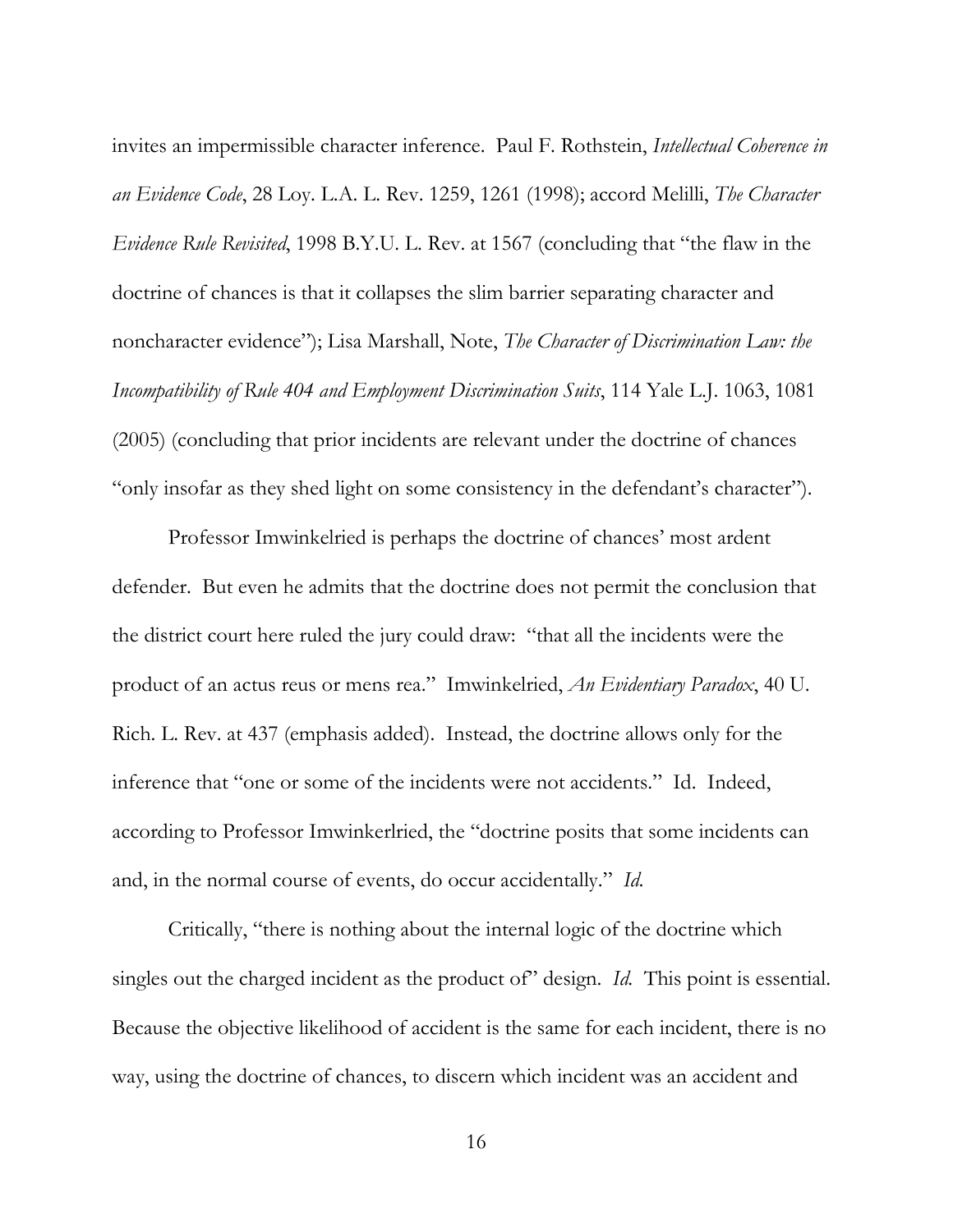which was intentional. Although the likelihood that one or some, but not all, of the incidents was intentional increases as the incidents continue to occur, the doctrine is of no help in discerning which was intentional and which was not. *Id.*

For this reason, under a proper application of the doctrine of chances, other acts evidence is basically irrelevant. Because the doctrine suggests only that one or some, but not all, of the incidents were intentional, and because it is incapable of singling out any particular incident as intentional, it leaves the jury to speculate about which was intentional and which was not. Although the doctrine allows the jury to infer that at least one of the incidents was intentional, it did nothing as an objective matter to increase the odds that the charged incident in particular was intentional. Thus, under the doctrine, the other acts evidence does not make it "more ... probable than it would be without the evidence" that Mr. Henthorn killed Toni Henthorn. Fed. R. Evid. 401.

Because the lower courts are not properly applying the doctrine of chances, this Court's review is warranted.